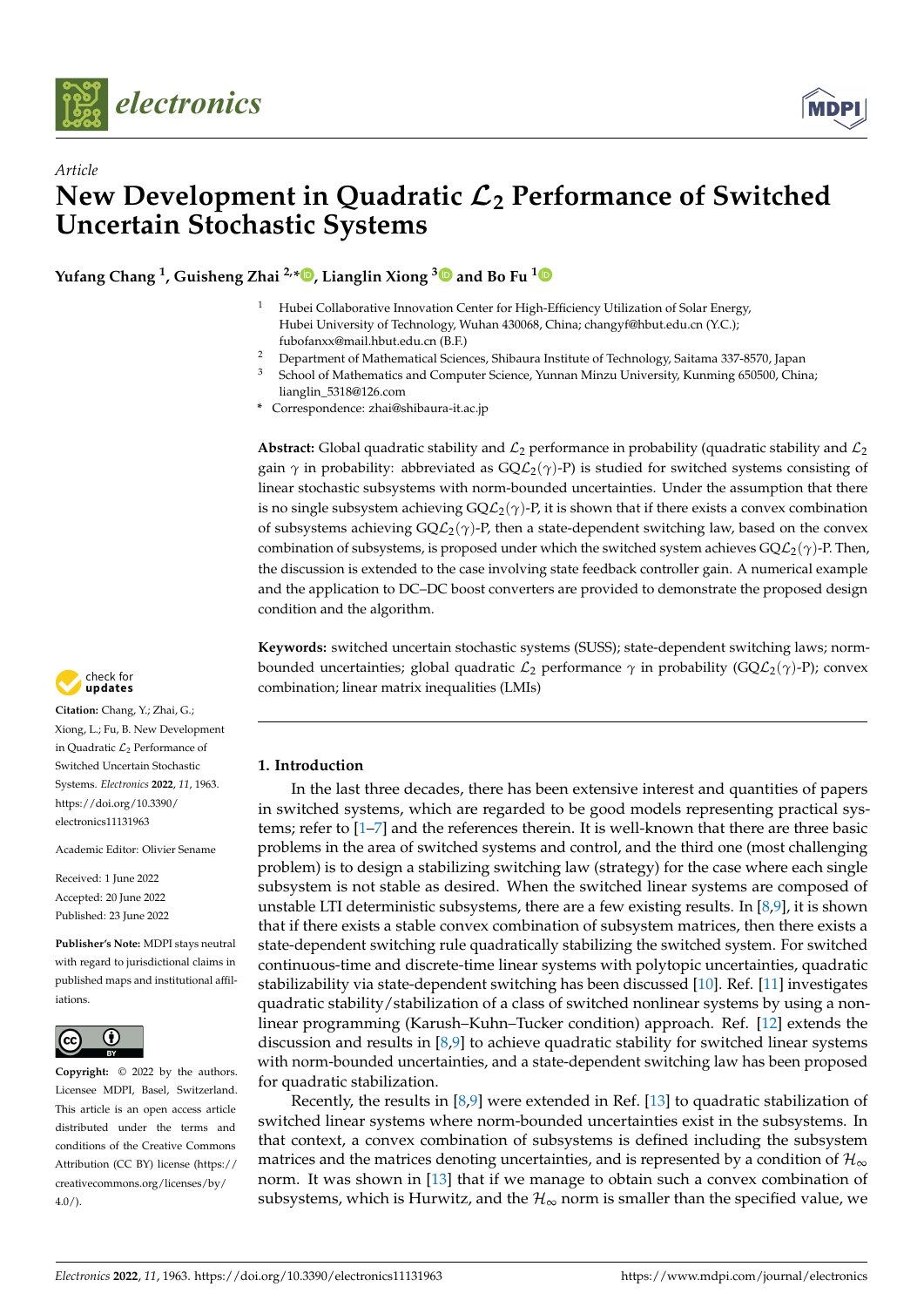can design a state-dependent switching law such that the switched system is quadratically stable, even though each subsystem is not. The convex combination approach was further discussed for switched affine systems in [\[14\]](#page-14-7), and later extended to quadratic stabilization of switched uncertain stochastic systems (SUSS) by state- and output-dependent switching laws in [\[15](#page-14-8)[,16\]](#page-14-9).

Encouraged by these existing contribution, we here aim to study the convex com-bination approach developed in [\[8,](#page-14-1)[9,](#page-14-2)[13,](#page-14-6)[15,](#page-14-8)[16\]](#page-14-9) for global quadratic  $\mathcal{L}_2$  performance in probability (quadratic stability and  $\mathcal{L}_2$  gain  $\gamma$  in probability: abbreviated as  $GQ\mathcal{L}_2(\gamma)$ -P) for SUSSs, which consist of a finite number of linear stochastic subsystems where there are norm-bounded uncertainties. As in the above literature, we challenge the third basic problem, i.e., we consider the situation that for a specified positive scalar *γ*, there is no subsystem that achieves  $\overline{GQL_2(\gamma)}$ -P. For our control problem, we define a *new* convex combination of subsystems that incorporates the norm-bounded uncertainties,  $\mathcal{L}_2$  gain, and stochastic disturbance attenuation in an integrated manner. This is a major extension to the existing convex combination approach. If we can obtain such a convex combination of subsystems that achieves  $\overline{GQL_2(\gamma)}$ -P, then we propose a switching law using the Lyapunov matrix obtained by the convex combination system matrices, and prove the SUSS achieves  $GQ\mathcal{L}_2(\gamma)$ -P under the switching law. When it is difficult to find such an appropriate convex combination, we proceed to consider designing the state feedback controller for each subsystem so that the convex combination approach may be applied for the closed-loop subsystems.

The outline of this manuscript is as follows. Some preliminaries are first recalled in Section [2](#page-1-0) for general and linear stochastic control systems, quadratic stability, and quadratic  $\mathcal{L}_2$  performance in probability; then, the control problem in this paper is formulated. Next, Section [3](#page-4-0) introduces the new convex combination of subsystems and proposes a state-dependent switching law for the SUSS under consideration. It is shown that if we can obtain a convex combination of subsystems that achieves  $\mathsf{GQL}_2(\gamma)$ -P, then a statedependent switching law can be designed such that the SUSS achieves  $\mathsf{GQ}^2(\gamma)$ -P. A numerical example is provided to show effectiveness of the proposed method. In Section [4,](#page-9-0) the simultaneous design of state feedback controllers and state-dependent switching laws is studied so that more flexibility is earned for the control system, and the application to a type of DC–DC boost converters is dealt with. Finally, Section [5](#page-13-1) concludes the paper.

| <b>Notations</b>              | Descriptions                                                         |
|-------------------------------|----------------------------------------------------------------------|
| $\mathbb{R}^n$                | $n$ -dimensional Euclidean space                                     |
| $I_n$                         | Identity matrix of size $n \times n$                                 |
| $A^{\perp}$                   | transpose of A                                                       |
| Tr(A)                         | trace of square matrix A                                             |
| $He{A}$                       | $A+A^{\top}$                                                         |
| $W \succ 0$ $(W \prec 0)$     | W is symmetric and positive (negative) definite                      |
| $W \succeq 0$ $(W \preceq 0)$ | W is symmetric and non-negative (non-positive) definite              |
| $E[\cdot]$                    | expectation value of a random variable                               |
| A is Hurwitz                  | all eigenvalues of A have negative real parts                        |
| <b>SUSS</b>                   | Switched uncertain stochastic systems                                |
| GQS-P (GAS-P)                 | globally quadratically (asymptotically) stable in probability        |
| $GQL_2(\gamma)$ -P            | global quadratic $\mathcal{L}_2$ performance $\gamma$ in probability |

#### <span id="page-1-0"></span>**2. Preliminary Results and Problem Formulation**

We first recall some stability results concerning stochastic control systems. For a more detailed description, refer to, for example, Ref. [\[17\]](#page-14-10). At the end of this section, we explain the control problem considered in this paper.

Let us start with the general stochastic system

<span id="page-1-1"></span>
$$
dx(t) = f(x(t)) dt + g(x(t)) dw(t)
$$
\n(1)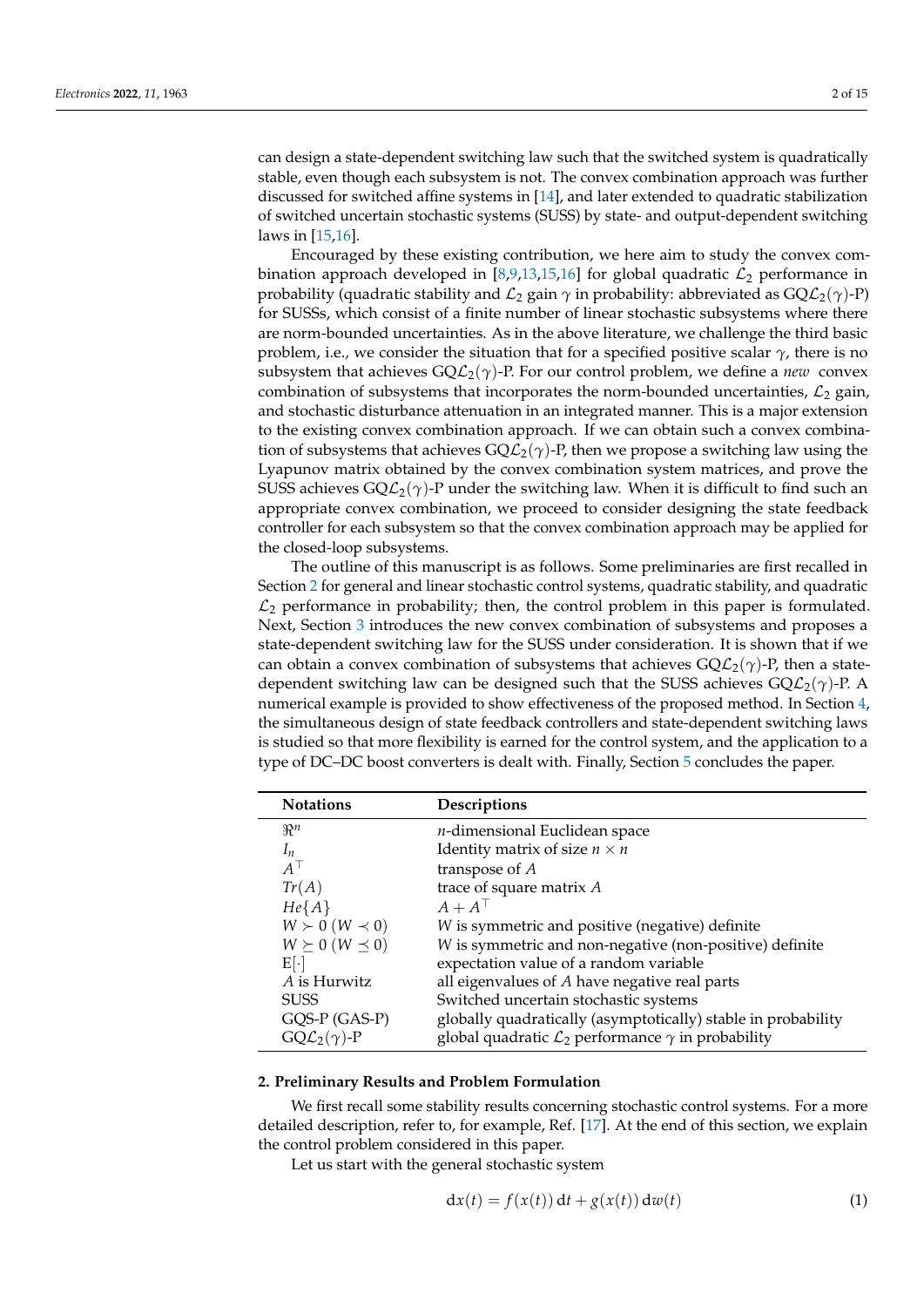where  $x(t) \in \Re^n$  is the state,  $w(t)$  is an *r*-dimensional normalized Wiener process defined on an appropriate probability space, and  $dx(t)$  is a stochastic differential of  $x(t)$ .  $f: \mathbb{R}^n \to \mathbb{R}^n$ is the vector field,  $g: \Re^n \to \Re^{n \times r}$  is the diffusion rate matrix function, and both functions are locally Lipschitz satisfying  $f(0) = 0$ ,  $g(0) = 0$ . Similar to the Lyapunov stability theory [\[18\]](#page-14-11) for deterministic systems, the following theorem provides the Lyapunov stability condition for the stochastic system [\(1\)](#page-1-1).

<span id="page-2-0"></span>**Lemma 1** ([\[19\]](#page-14-12)). *If there exist a C<sup>2</sup> function V(x), two class*  $\mathcal{K}_{\infty}$  *functions*  $\alpha_1$  *and*  $\alpha_2$ *, and a class* K *function α*3*, satisfying*

<span id="page-2-1"></span>
$$
\alpha_1(|x|) \le V(x) \le \alpha_2(|x|)
$$
  

$$
\mathcal{L}V(x) = \frac{\partial V}{\partial x}f(x) + \frac{1}{2}Tr\left(g^{-1}\frac{\partial^2 V}{\partial x^2}g\right) \le -\alpha_3(|x|),
$$

*then, the equilibrium*  $x = 0$  *of [\(1\)](#page-1-1) is globally asymptotically stable in probability (GAS-P).* 

If the function  $V(x)$  in Lemma [1](#page-2-0) is obtained having the form  $V(x) = x^{\top} P x$ , where  $P \succ 0$ , we say the equilibrium of the system (or simply the system) is globally quadratically stable in probability (GQS-P). Actually, when *f* and *g* in [\(1\)](#page-1-1) are linear with respect to *x*, i.e., taking the form of

$$
dx(t) = Ax(t) dt + Hx(t) dw(t)
$$
 (2)

where  $A, H \in \mathbb{R}^{n \times n}$  are constant matrices, we can consider a candidate quadratic Lyapunov function  $V(x) = x^{\top} P x$  with  $P \succ 0$  for it. Translating Lemma [1](#page-2-0) with this  $V(x)$  and  $f(x) = Ax$ ,  $g(x) = Hx$ , we obtain the following result.

<span id="page-2-2"></span>**Lemma 2.** If there exists a matrix  $P \succ 0$  satisfying the linear matrix inequality (LMI) [\[20\]](#page-14-13)

$$
He\{PA\} + H^{\top}PH \prec 0,
$$
\n(3)

*then, the equilibrium*  $x = 0$  *of* [\(2\)](#page-2-1) *is GQS-P.* 

Now, we deal with the case of involving uncertainties in the stochastic system [\(2\)](#page-2-1) as

<span id="page-2-3"></span>
$$
dx(t) = (A + DF(t)E)x(t) dt + Hx(t) dw(t)
$$
\n(4)

where  $D \in \mathbb{R}^{n \times m}$ ,  $E \in \mathbb{R}^{p \times n}$  are constant matrices,  $F(t) \in \mathbb{R}^{m \times p}$  denotes the norm-bounded uncertainty and assumes  $||F(t)|| \le 1$  without losing generality. According to Lemma [2,](#page-2-2) the equilibrium  $x = 0$  of [\(4\)](#page-2-3) is GQS-P if there exists a matrix  $P \succ 0$  satisfying

<span id="page-2-4"></span>
$$
He\{P(A+DF(t)E)\} + H^{\top}PH \prec 0
$$
\n<sup>(5)</sup>

for any  $F(t)$  within the norm bound.

The next well-known lemma is used to analyze the matrix inequality [\(5\)](#page-2-4).

**Lemma 3** ([\[21\]](#page-14-14)). *Assume that*  $U \in \mathbb{R}^{n \times m}$  and  $W \in \mathbb{R}^{p \times n}$  are constant matrices. Then,

<span id="page-2-5"></span>
$$
He\{UFW\} \preceq UU^{\top} + W^{\top}W \tag{6}
$$

*holds for any*  $F \in \mathcal{R}^{m \times p}$  satisfying  $||F|| \leq 1$ .

Using the above lemma and the Schur complement lemma for the matrix inequality [\(5\)](#page-2-4), we obtain the following result.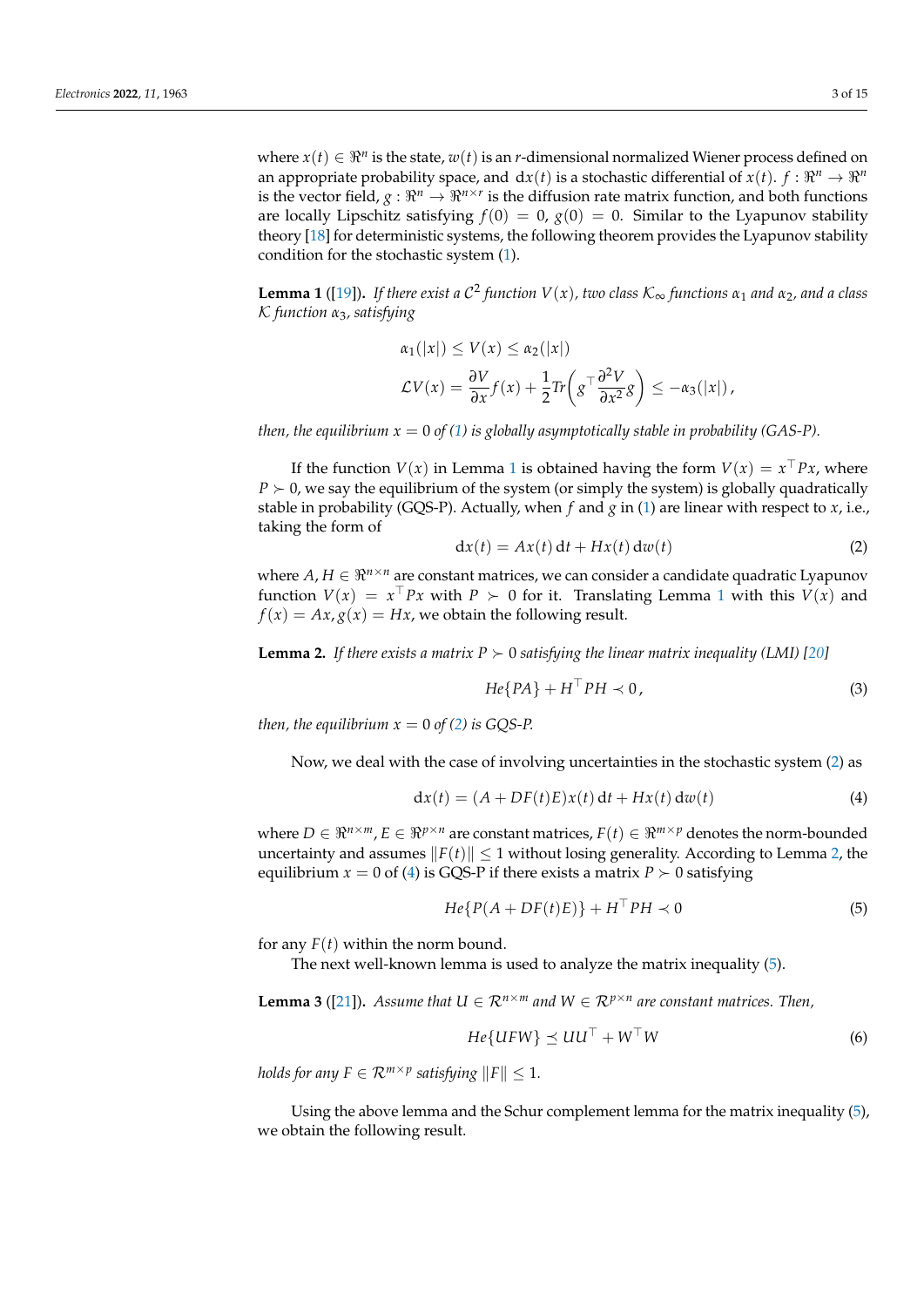**Lemma 4.** *If there exists a matrix*  $P \succ 0$  *satisfying the LMI* 

$$
\begin{bmatrix}\nHe\{PA\} + H^{\top}PH + E^{\top}E & PD \\
D^{\top}P & -I_m\n\end{bmatrix} \prec 0,
$$
\n(7)

*then, the equilibrium*  $x = 0$  *of [\(4\)](#page-2-3) is GQS-P.* 

Next, we consider the following uncertain stochastic system, which corresponds to the system [\(4\)](#page-2-3) with disturbance input and controlled output.

<span id="page-3-0"></span>
$$
\begin{cases}\n\operatorname{d}x(t) = \left[ (A + DF(t)E)x(t) + Bv(t) \right] \operatorname{d}t + Hx(t) \operatorname{d}w(t) \\
z(t) = Cx(t)\n\end{cases}
$$
\n(8)

Here,  $v(t) \in \Re^q$  is the disturbance input;  $z(t) \in \Re^r$  is the controlled output; and *B*, *C* are constant matrices with proper dimension.

**Definition 1.** *The system* [\(8\)](#page-3-0) *is said to achieve* global quadratic  $\mathcal{L}_2$  performance  $\gamma$  in probability (GQ $\mathcal{L}_2(\gamma)$ -P) *if it is GQS-P, and moreover, when*  $x(0) = 0$ *,* 

<span id="page-3-4"></span>
$$
E\left\{\int_0^t z^\top(\tau)z(\tau)\,d\tau\right\} < \gamma^2 \int_0^t v^\top(\tau)v(\tau)\,d\tau\tag{9}
$$

*holds for any time t*  $>0$  *and any disturbance input*  $v(t)$  *satisfying*  $\int_0^\infty v^\top(\tau) v(\tau)\,d\tau < \infty$ *.* 

<span id="page-3-3"></span>**Lemma 5** ([\[19\]](#page-14-12)). If there exists a matrix  $P \succ 0$  satisfying the LMI

$$
\begin{bmatrix}\nHe\{PA\} + H^\top PH + E^\top E + C^\top C & P\left(D - \frac{1}{\gamma}B\right) \\
\left(\begin{array}{c} D^\top \\
\frac{1}{\gamma}B^\top\end{array}\right)P & -I_{m+q}\n\end{bmatrix} \prec 0,
$$
\n(10)

*or equivalently,*

$$
He\{PA\} + H^\top PH + E^\top E + C^\top C_1 + P\left(DD^\top + \frac{1}{\gamma^2} BB^\top\right)P \prec 0,\tag{11}
$$

*then, the system [\(8\)](#page-3-0)* achieves  $GQ\mathcal{L}_2(\gamma)$ -P.

With the above preparation, we now proceed to describe our control problem in detail. Consider the switched uncertain stochastic system (SUSS)

<span id="page-3-1"></span>
$$
\begin{cases}\n\mathbf{d}x(t) = \left[ (A_{\sigma} + D_{\sigma}F(t)E_{\sigma})x(t) + B_{\sigma}v(t) \right] \mathbf{d}t + Hx(t) \mathbf{d}w(t) \\
z(t) = C_{\sigma}x(t)\n\end{cases}
$$
\n(12)

where  $x(t) \in \Re^n$  is the state,  $v(t) \in \Re^q$  is the disturbance input,  $z(t) \in \Re^n$  is the controlled output, and  $w(t)$  and  $dx(t)$  are the same as in [\(1\)](#page-1-1). The switching law (signal)  $\sigma(t) : [0, \infty) \rightarrow$  $\mathcal{I}_{N}$  determines the index number of the active subsystem at every time instant, where  $\mathcal{I}_{\mathcal{N}} = \{1, 2, \dots, N\}$  is the index set. Thus, there are N subsystems that may be activated, and the dynamics of the *i*-th subsystem is represented by

<span id="page-3-2"></span>
$$
\begin{cases}\n\mathrm{d}x(t) = \left[ (A_i + D_i F(t) E_i) x(t) + B_i v(t) \right] \mathrm{d}t + Hx(t) \, \mathrm{d}w(t), \\
z(t) = C_i x(t), \quad i = 1, 2, \dots, \mathcal{N}\n\end{cases}
$$
\n(13)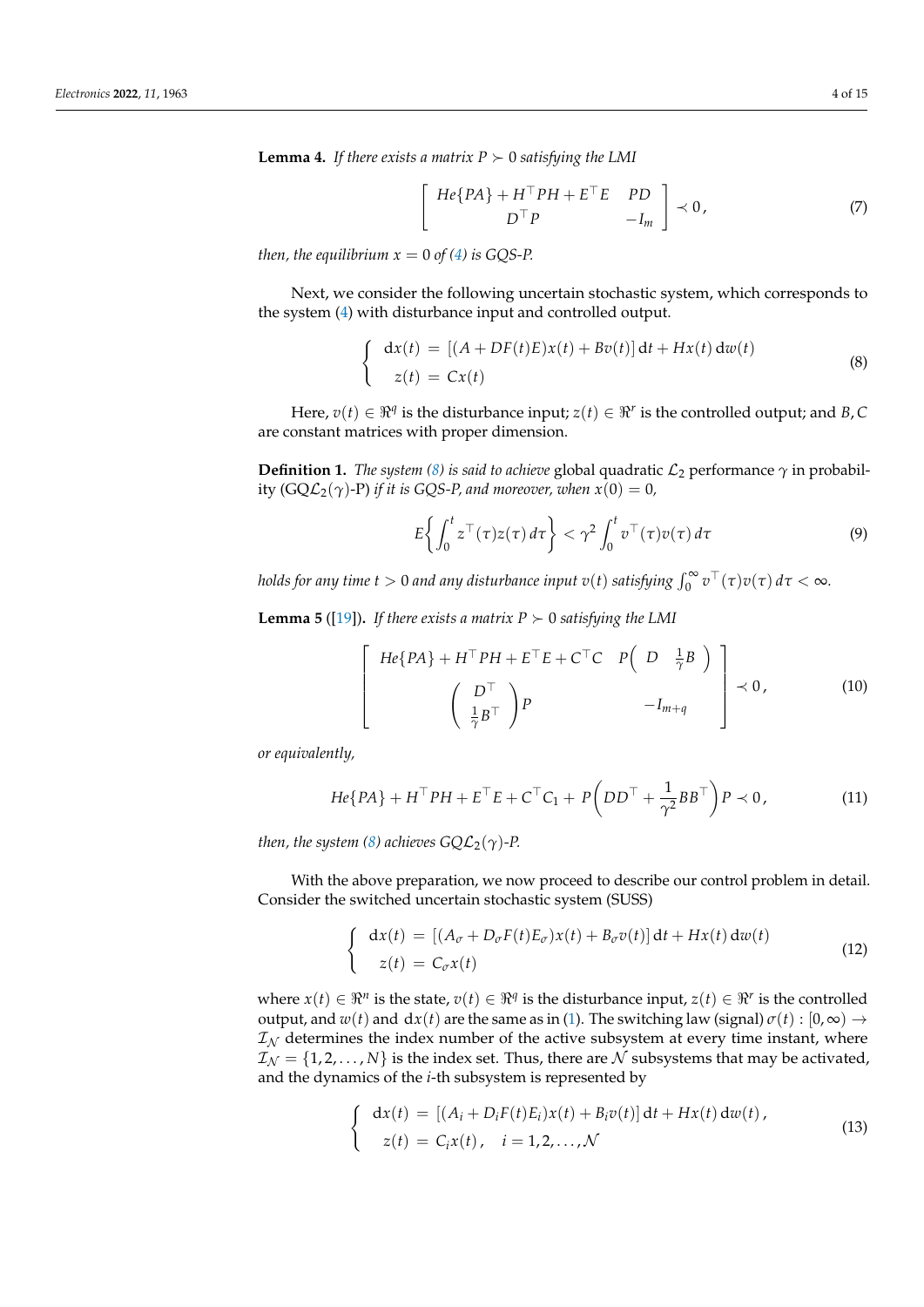where  $A_i$ ,  $H \in \mathbb{R}^{n \times n}$ ,  $B_i \in \mathbb{R}^{n \times q}$ ,  $C_i \in \mathbb{R}^{r \times n}$ ,  $D_i \in \mathbb{R}^{n \times m}$ ,  $E_i \in \mathbb{R}^{p \times n}$  are constant matrices and  $F(t) \in \mathbb{R}^{m \times p}$  denotes the norm-bounded uncertainty as in [\(4\)](#page-2-3). It is assumed, as in the literature, that there is no jump in state *x* at the switching instants.

The control problem is formulated as follows: *For given γ* > 0*, design a state-dependent switching law*  $\sigma(x(t))$  *such that the SUSS [\(12\)](#page-3-1) achieves*  $GQL_2(\gamma)$ *-P.* 

If there is one subsystem in [\(13\)](#page-3-2) achieving  $\overline{GQL_2(\gamma)}$ -P, we can choose to activate that subsystem for all time (without any switching) and, certainly, the switched system has the same performance. If there are more than two subsystems in [\(13\)](#page-3-2) achieving  $\text{GQL}_2(\gamma)$ -P, we may discuss the average dwell time approach [\[22](#page-14-15)[–24\]](#page-14-16) and multiple/piecewise Lyapunov functions approach [\[25](#page-14-17)[–27\]](#page-14-18). Since we are here challenging the third basic problem in switched systems and control, we assume the following throughout this paper.

<span id="page-4-2"></span>**Assumption 1.** *There is NO single subsystem in* [\(13\)](#page-3-2) *achieving GQL*<sub>2</sub>( $\gamma$ )-P *in the sense of Lemma* [5.](#page-3-3) Alternatively, there is NOT any subsystem such that there exists  $P \succ 0$  satisfying *the LMI*

<span id="page-4-6"></span>
$$
\begin{bmatrix}\nHe\{PA_i\} + H^\top PH + E_i^\top E_i + C_i^\top C_i & P\left(D_i \frac{1}{\gamma}B_i\right) \\
\left(\begin{array}{c} D_i^\top \\
\frac{1}{\gamma}B_i^\top\end{array}\right)P & -I_{m+q}\n\end{bmatrix} \prec 0,
$$
\n(14)

*or equivalently,*

<span id="page-4-4"></span>
$$
He\{PA_i\} + H^{\top}PH + E_i^{\top}E_i + C_i^{\top}C_i + P\left(D_iD_i^{\top} + \frac{1}{\gamma^2}B_iB_i^{\top}\right)P \prec 0. \tag{15}
$$

## <span id="page-4-0"></span>**3. Convex Combination Based State-Dependent Switching Law**

In this section, we define our new convex combination of subsystems and then design the state-dependent switching law, based on the convex combination, such that the SUSS [\(12\)](#page-3-1) achieves  $GQ\mathcal{L}_2(\gamma)$ -P. A numerical example is then provided to illustrate the approach.

#### *3.1. Design Condition and Switching Law*

To describe our design condition, we first define the *convex combination system* of the subsystems in [\(13\)](#page-3-2) as

<span id="page-4-3"></span>
$$
\begin{cases}\n\mathbf{d}x(t) = \left[ (A_{\lambda} + D_{\lambda}F(t)E_{\lambda})x(t) + B_{\lambda}v(t) \right] \mathbf{d}t + Hx(t) \mathbf{d}w(t), \\
z(t) = C_{\lambda}x(t)\n\end{cases}
$$
\n(16)

where

<span id="page-4-5"></span>
$$
A_{\lambda} = \sum_{i=1}^{N} \lambda_i A_i, \qquad (17)
$$

*B*<sub> $λ$ </sub>, *C*<sub> $λ$ </sub>, *D*<sub> $λ$ </sub>, *E*<sub> $λ$ </sub> are constant matrices satisfying

<span id="page-4-1"></span>
$$
B_{\lambda}B_{\lambda}^{\top} = \sum_{i=1}^{N} \lambda_i B_i B_i^{\top}, \quad C_{\lambda}^{\top} C_{\lambda} = \sum_{i=1}^{N} \lambda_i C_i^{\top} C_i,
$$
  

$$
D_{\lambda}D_{\lambda}^{\top} = \sum_{i=1}^{N} \lambda_i D_i D_i^{\top}, \quad E_{\lambda}^{\top} E_{\lambda} = \sum_{i=1}^{N} \lambda_i E_i^{\top} E_i,
$$
 (18)

and  $\lambda_i$   $(i = 1, \ldots, \mathcal{N})$  are non-negative scalars satisfying  $\sum_{i=1}^{\mathcal{N}} \lambda_i = 1$  .

**Remark 1.** For given  $B_i$ 's,  $C_i$ 's,  $D_i$ 's,  $E_i$ 's in the subsystems and  $\lambda_i$ 's, the matrices  $B_\lambda$ ,  $C_\lambda$ ,  $D_\lambda$ , *and E<sup>λ</sup> satisfying [\(18\)](#page-4-1) can be computed efficiently by using Cholesky decomposition method, which was numerically implemented in MATLAB.*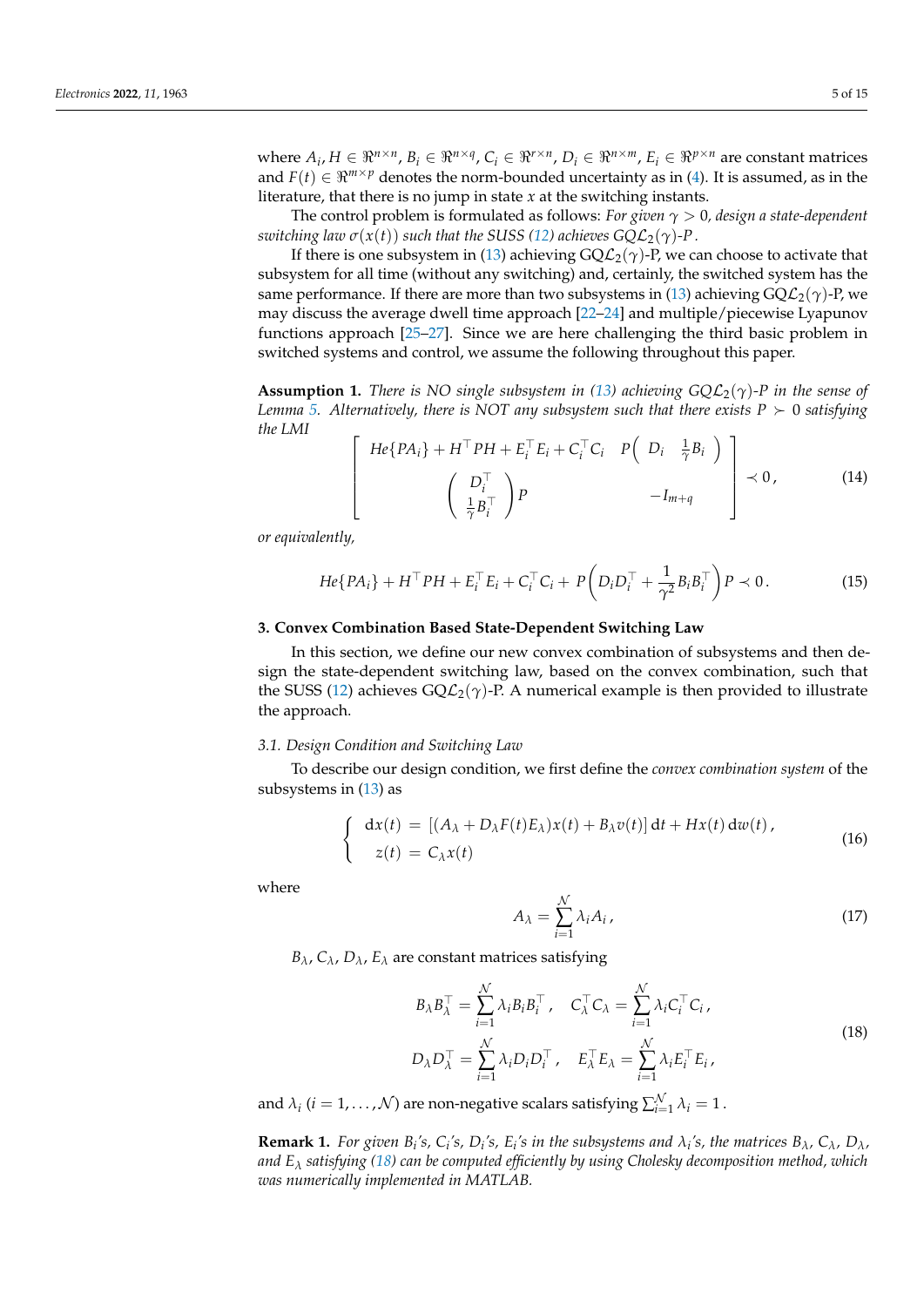Next, in addition to Assumption [1,](#page-4-2) we make the following assumption throughout this paper, which is actually the design condition of the switching law for the SUSS.

<span id="page-5-0"></span>**Assumption 2.** *There exists a convex combination system [\(16\)](#page-4-3) achieving*  $GOL_2(\gamma)$ *-P in the sense of Lemma [5.](#page-3-3)*

Recalling Lemma [5](#page-3-3) and the Schur complement lemma, we observe that Assumption [2](#page-5-0) is equivalent to the design condition of finding  $P \succ 0$  and  $\lambda_i$ 's such that

<span id="page-5-1"></span>
$$
\begin{bmatrix}\nHe\{PA_{\lambda}\} + H^{\top}PH & P\left(D_{\lambda} & \frac{1}{\gamma}B_{\lambda}\right) & C_{\lambda}^{\top} & E_{\lambda}^{\top} \\
\left(\begin{array}{c} D_{\lambda}^{\top} \\
\frac{1}{\gamma}B_{\lambda}^{\top} \end{array}\right)P & -I_{m+q} & 0 & 0 \\
C_{\lambda} & 0 & -I_{r} & 0 \\
E_{\lambda} & 0 & 0 & -I_{p}\n\end{bmatrix} \prec 0.
$$
\n(19)

Thus, how to solve the above matrix inequality is crucial. Due to the terms  $He{PA<sub>\lambda</sub>}$ , *PD*<sub> $\lambda$ </sub>, and *PB*<sub> $\lambda$ </sub>, [\(19\)](#page-5-1) is a bilinear matrix inequality (BMI) with respect to *P* and  $\lambda$ <sub>i</sub>'s, and it is commonly known to be difficult to solve a general BMI globally. It is noted that one necessary condition for [\(19\)](#page-5-1) is

<span id="page-5-2"></span>
$$
\sum_{i=1}^{N} \lambda_i H e \{ P A_i \} \prec 0 \Longleftrightarrow H e \{ P A_\lambda \} \prec 0,
$$
\n(20)

which is equivalent to  $A_\lambda$  being Hurwitz. This motivates that if we can manage to find the scalars  $\lambda_i$  such that  $A_\lambda$  is Hurwitz, we can use those scalars to solve the inequality [\(19\)](#page-5-1) with respect to  $P \succ 0$ . However, it is commonly known that to find the set of stabilizing scalars,  $\lambda_i$  is generally difficult. One comparatively efficient strategy to achieve such task (to solve [\(20\)](#page-5-2) with  $\lambda_i$ 's and  $P \succ 0$ ) is the so-called gridding method (or traversal search), which is based on the observation of  $\lambda_i \geq 0$  and  $\sum_{i=1}^n \lambda_i = 1$ . Here, we extend the gridding method in the following algorithm to solve [\(19\)](#page-5-1) with respect to  $\lambda_i$ 's and  $P \succ 0$ . Due to continuity with respect to the scalars  $\lambda_i$ , if the matrix inequality [\(19\)](#page-5-1) is feasible, the algorithm will succeed when the division integer *m* is large enough.

## **Algorithm for solving [\(19\)](#page-5-1)**

- **Step 1** *Set the division number m of the interval* [0, 1] *as a moderate integer—for example, m* = 10 *and define*  $\mathcal{M} = \{0, \frac{1}{m}, \cdots, \frac{m-1}{m}\}.$
- **Step 2** *(1) choose λ*<sup>1</sup> *from* M *in ascending order; (2) fix λ*<sup>1</sup> *and choose λ*<sup>2</sup> *from* M *in ascending order under the constraint*  $\lambda_1 + \lambda_2 \leq 1$ ; (3) fix  $\lambda_1$ ,  $\lambda_2$  and choose  $\lambda_3$  from M in ascending *order under the constraint*  $\lambda_1 + \lambda_2 + \lambda_3 \leq 1$ ;  $\dots$  (*i*) fix  $\lambda_1$ ,  $\dots$  ,  $\lambda_{i-1}$  and choose  $\lambda_i$  from  ${\cal M}$ in ascending order under the constraint  $\sum_{j=1}^i \lambda_j \leq 1$ , and so on, until  $\lambda_{\mathcal{N}}$  is chosen.
- **Step 3** *Solve* [\(19\)](#page-5-1) with the  $\lambda_i$ 's chosen in Step 2. If (19) is feasible, record the solution and end the *algorithm. If [\(19\)](#page-5-1) is not feasible, go back to Step 2 for another set of λ<sup>i</sup> 's. Or, go back to Step 1 to increase the division integer m.*

Here is an example for searching parameters in Step 2. When  $\mathcal{N} = 3$ ,  $m = 3$ , we are actually checking the linear matrix inequality [\(19\)](#page-5-1) in *P* by fixing the parameters  $\lambda_i$  in sequence as

$$
(\lambda_1, \lambda_2, \lambda_3) = \left(0, \frac{1}{3}, \frac{2}{3}\right), \quad \left(0, \frac{2}{3}, \frac{1}{3}\right), \quad \left(\frac{1}{3}, 0, \frac{2}{3}\right), \quad \left(\frac{1}{3}, \frac{1}{3}, \frac{1}{3}\right),
$$

$$
\left(\frac{1}{3}, \frac{2}{3}, 0\right), \quad \left(\frac{2}{3}, 0, \frac{1}{3}\right), \quad \left(\frac{2}{3}, \frac{1}{3}, 0\right).
$$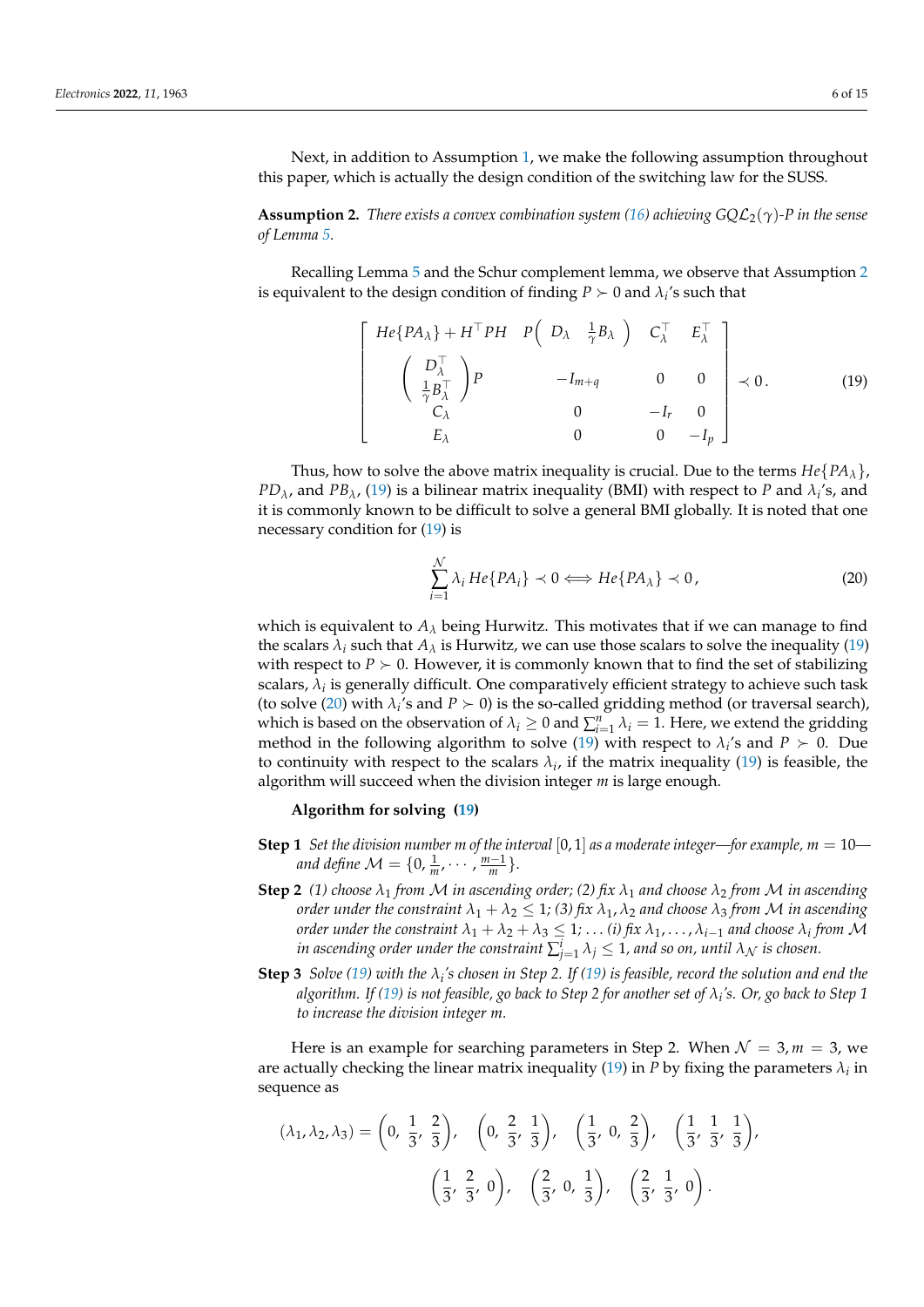The bigger *m* is, the more searching parameters there are in Step 2. Again, since the left side of the matrix inequality [\(19\)](#page-5-1) is continuous in the parameters  $\lambda_i$ , we can expect to find a feasible solution for [\(19\)](#page-5-1) when the division integer *m* is large enough.

**Remark 2.** *It is noted that the design condition [\(19\)](#page-5-1) is reduced to*

<span id="page-6-0"></span>
$$
He\{PA_{\lambda}\} + H^{\top}PH + E_{\lambda}^{\top}E_{\lambda} + C_{\lambda}^{\top}C_{\lambda} + P\left(D_{\lambda}D_{\lambda}^{\top} + \frac{1}{\gamma^{2}}B_{\lambda}B_{\lambda}^{\top}\right)P \prec 0, \tag{21}
$$

*or equivalently,*

$$
\sum_{i=1}^N \lambda_i \Big( He\{PA_i\} + H^\top PH + E_i^\top E_i + C_i^\top C_i \Big) + \sum_{i=1}^N \lambda_i P\Big(D_i D_i^\top + \frac{1}{\gamma^2} B_i B_i^\top\Big) P \prec 0, \quad (22)
$$

*which turns out to be a convex combination of [\(15\)](#page-4-4). This implies that, although we are in the situation that each single subsystem in [\(13\)](#page-3-2) does not achieve*  $GQL_2(\gamma)$  $GQL_2(\gamma)$  $GQL_2(\gamma)$ *-P, Assumption 2 requires the existence of a convex combination system [\(16\)](#page-4-3) that should achieve GQ*L2(*γ*)*-P, guaranteed by a convex combination of the matrix inequalities in [\(15\)](#page-4-4).*

Now, we use the obtained positive definite matrix *P* to define the state-dependent switching law as

<span id="page-6-2"></span>
$$
SW1: \sigma(x) = \arg\min_{i \in \mathcal{I}_{\mathcal{N}}} f_i(x) \tag{23}
$$

$$
f_i(x) = x^{\top} (He\{PA_i\} + E_i^{\top} E_i + C_i^{\top} C_i)x + x^{\top} P\left(D_i D_i^{\top} + \frac{1}{\gamma^2} B_i B_i^{\top}\right)Px. \tag{24}
$$

<span id="page-6-3"></span>**Theorem 1.** *Under Assumptions [1](#page-4-2) and [2](#page-5-0) and the switching law* SW1*, the SUSS [\(12\)](#page-3-1) achieves*  $GQL_2(\gamma)$ -P.

**Proof.** Since the matrix inequality [\(21\)](#page-6-0) is satisfied, there always exists a positive scalar *η* such that

$$
He\{PA_{\lambda}\} + H^{\top}PH + E_{\lambda}^{\top}E_{\lambda} + C_{\lambda}^{\top}C_{\lambda} + P\left(D_{\lambda}D_{\lambda}^{\top} + \frac{1}{\gamma^{2}}B_{\lambda}B_{\lambda}^{\top}\right)P + \eta P \prec 0, \tag{25}
$$

and thus, for any  $x \in \Re^n$ ,

$$
x^{\top} (He\{PA_{\lambda}\} + H^{\top}PH + E_{\lambda}^{\top}E_{\lambda} + C_{\lambda}^{\top}C_{\lambda})x + x^{\top}P\left(D_{\lambda}D_{\lambda}^{\top}P + \frac{1}{\gamma^{2}}B_{\lambda}B_{\lambda}^{\top}\right)Px \le -\eta x^{\top}Px.
$$
 (26)

With the definitions in  $(17)$  and  $(18)$ , we obtain

$$
\sum_{i=1}^{N} \lambda_i x^{\top} (He\{PA_i\} + H^{\top}PH + E_i^{\top}E_i + C_i^{\top}C_i)x + \sum_{i=1}^{N} \lambda_i x^{\top} P (D_i D_i^{\top}P + \frac{1}{\gamma^2} B_i B_i^{\top}) Px \le -\eta x^{\top}Px.
$$
\n(27)

Notice that the left side of the above inequality is

$$
\sum_{i=1}^N \lambda_i f_i(x) + x^\top H^\top P H x.
$$

Then, under the switching law *SW*1, since  $f_{\sigma}(x) \leq f_i(x)$  holds for all *i*, we have

<span id="page-6-1"></span>
$$
x^{\top} (He\{PA_{\sigma}\} + H^{\top}PH + E_{\sigma}^{\top}E_{\sigma} + C_{\sigma}^{\top}C_{\sigma})x + x^{\top} P\left(D_{\sigma}D_{\sigma}^{\top}P + \frac{1}{\gamma^2}B_{\sigma}B_{\sigma}^{\top}\right)Px \le -\eta x^{\top}Px.
$$
 (28)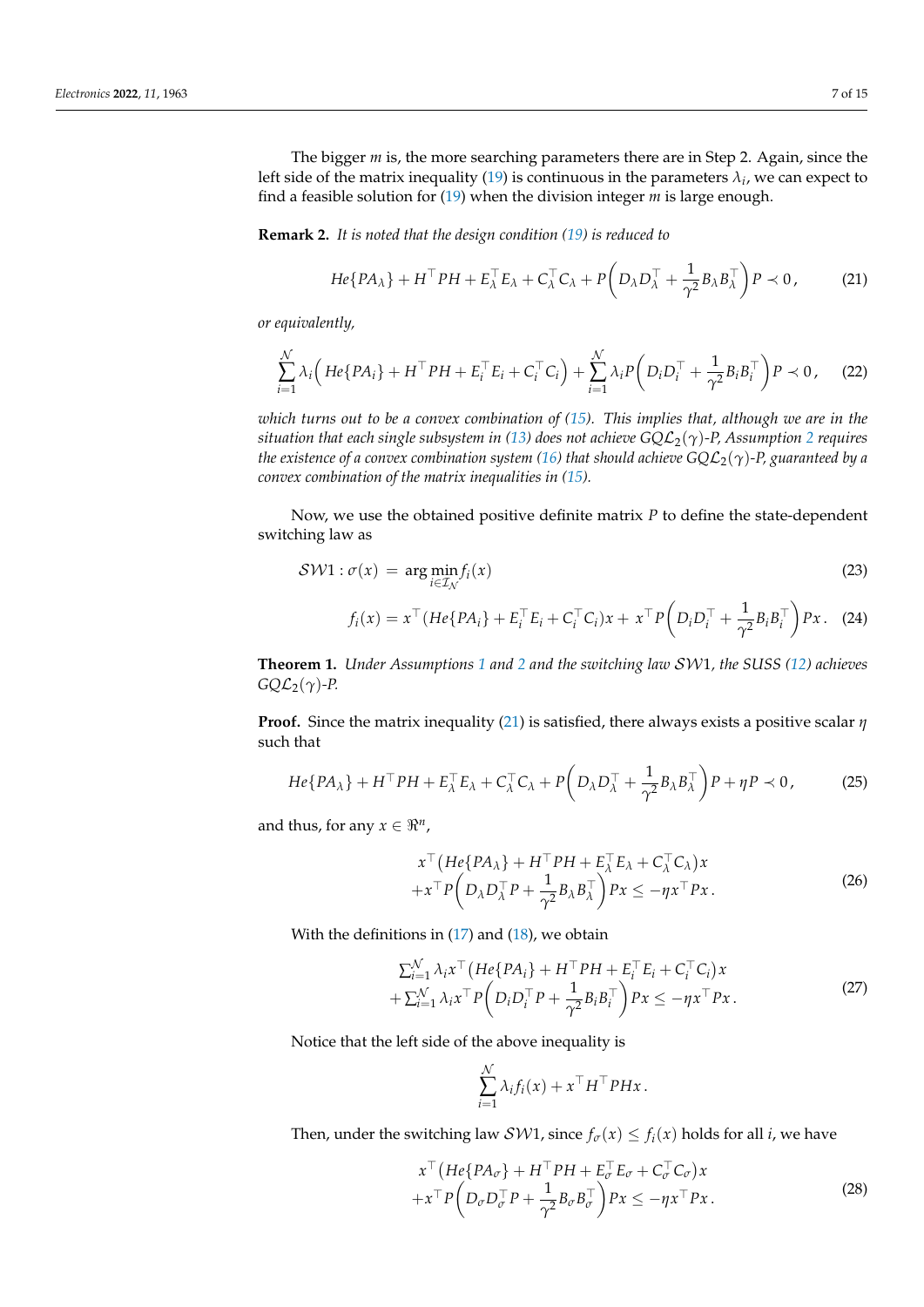To show the SUSS [\(12\)](#page-3-1) is GQS-P, we compute the Ito differential of  $V(x) = x^{\top} P x$  along solutions of [\(12\)](#page-3-1) as

<span id="page-7-0"></span>
$$
dV = \mathcal{L}V(x) dt + \frac{\partial V}{\partial x} Hx dW = \mathcal{L}V(x) dt + x^{\top} (H^{\top}P + PH)x dW
$$
 (29)

$$
\mathcal{L}V(x) = x^{\top} \Big( He\{P(A_{\sigma} + D_{\sigma}FE_{\sigma})\} + H^{\top}PH\Big)x + x^{\top}PB_{\sigma}v. \tag{30}
$$

When  $v = 0$ , it is obtained from  $(30)$  and  $(28)$  that

$$
\mathcal{L}V(x) \leq x^{\top} \Big( He\{PA_{\sigma}\} + H^{\top}PH\Big)x + x^{\top} \Big( PD_{\sigma}D_{\sigma}^{\top}P + E_{\sigma}^{\top}E_{\sigma}\Big)x \leq -\eta V(x). \quad (31)
$$

According to Lemma [1,](#page-2-0) the SUSS [\(12\)](#page-3-1) is GQS-P.

Next, we proceed to prove the  $GQL_2(\gamma)$ -P property. First, using Lemma [3](#page-2-5) for [\(30\)](#page-7-0), we obtain

<span id="page-7-1"></span>
$$
\mathcal{L}V(x) = x^{\top} \left( He\{P(A_{\sigma} + D_{\sigma}FE_{\sigma})\} + H^{\top}PH\right)x + \left(\frac{1}{\gamma}x^{\top}PB_{\sigma}\right)(\gamma v) \leq x^{\top} \left( He\{PA_{\sigma}\} + H^{\top}PH\right)x + x^{\top} \left( PD_{\sigma}D_{\sigma}^{\top}P + E_{\sigma}^{\top}E_{\sigma}\right)x + \frac{1}{\gamma^{2}}x^{\top}PB_{\sigma}B_{\sigma}^{\top}Px + \gamma^{2}v^{\top}v.
$$
\n(32)

Letting  $\Gamma(t) = z^{\top}(t)z(t) - \gamma^2 v^{\top}(t)v(t)$ , we obtain from [\(32\)](#page-7-1) and [\(28\)](#page-6-1) that

$$
\mathcal{L}V(x) + \Gamma(t) \le -\eta V(x). \tag{33}
$$

Combining the above discussion into [\(29\)](#page-7-0), we have

$$
d(e^{\eta t}V) = \eta e^{\eta t}V dt + e^{\eta t}dV = e^{\eta t}(\eta V dt + dV)
$$
  
\n
$$
\leq -e^{\eta t}\Gamma(t)dt + e^{\eta t}x^{\top}(H^{\top}P + PH)x dW
$$
  
\n
$$
\leq -\Gamma(t)dt + e^{\eta t}x^{\top}(H^{\top}P + PH)x dW.
$$
 (34)

Taking expectation and integrating both sides of the above inequality from 0 to *t*, with the fact that  $E[ dW ] = 0$ , we reach

$$
\mathcal{E}[e^{\eta t}V(x(t))] - V(x(0)) \le -\mathcal{E}\left[\int_0^t \Gamma(\tau) d\tau\right].
$$
 (35)

Since  $V(x(t)) \ge 0$ , this leads to [\(9\)](#page-3-4) obviously when  $x(0) = 0$ . Thus, the SUSS achieves  $GQL_2(\gamma)$ -P.  $\square$ 

**Remark 3.** *It is observed from the proof of the theorem that if we desire the convergence rate of α* > 0 *for the resultant switched system, we should replace A<sup>λ</sup> with A<sup>λ</sup>* + *αI in the convex combination system [\(16\)](#page-4-3) or the matrix inequality [\(19\)](#page-5-1), and all the discussion remains valid.*

*3.2. Numerical Example*

**Example 1.** *Let us consider the SUSS [\(12\)](#page-3-1) whose contant coefficient matrices are*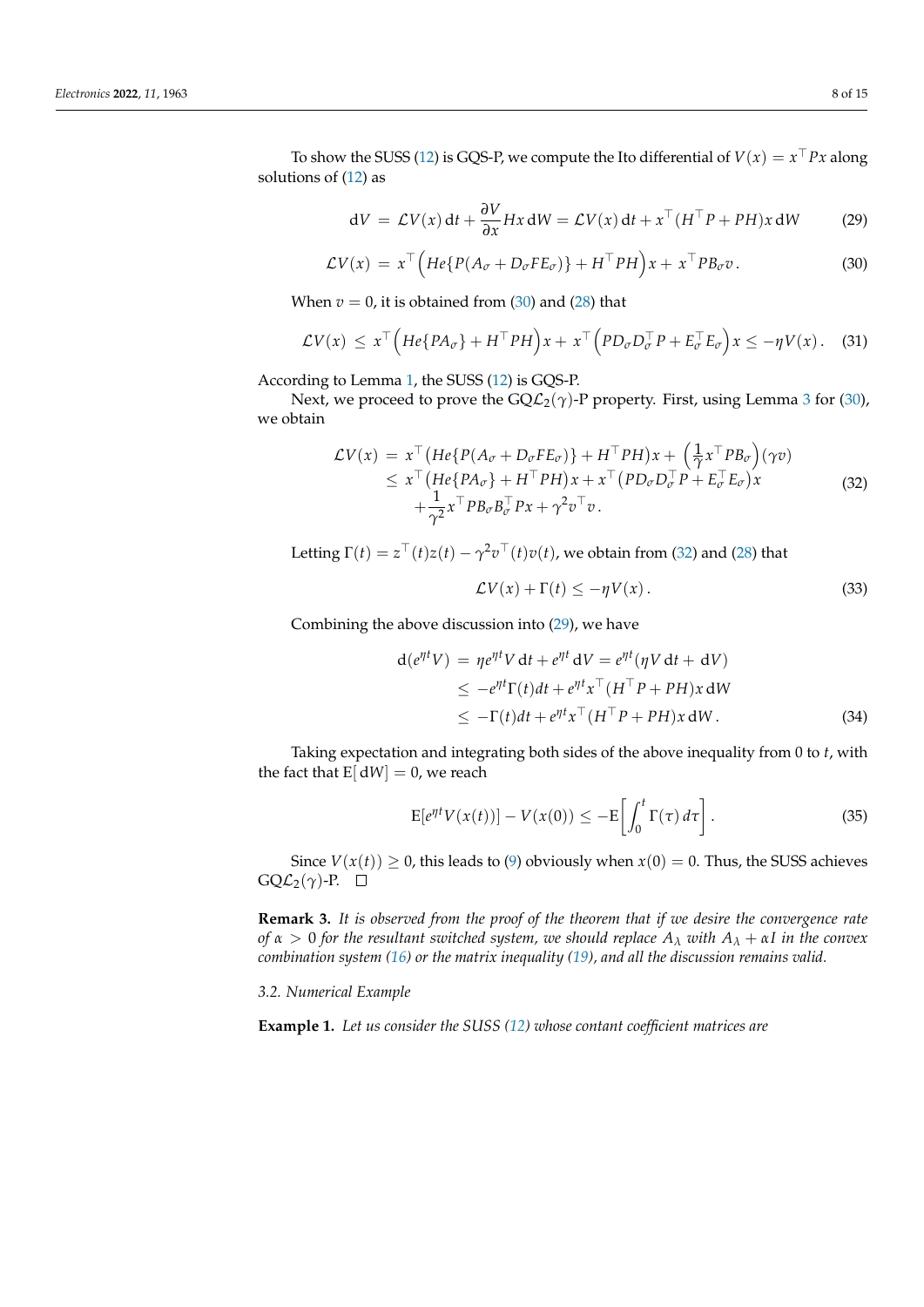<span id="page-8-0"></span>
$$
A_1 = \begin{bmatrix} -15.2 & 9.6 \\ 9.6 & -0.8 \end{bmatrix}, \quad A_2 = \begin{bmatrix} -2.8 & -13.6 \\ -13.6 & -23.2 \end{bmatrix},
$$

$$
B_1 = \begin{bmatrix} 1 \\ 0 \end{bmatrix}, \quad B_2 = \begin{bmatrix} -1 \\ 1 \end{bmatrix}
$$

$$
C_1 = \begin{bmatrix} 0.5 & 1.5 \\ 1 & 0.2 \end{bmatrix}, \quad C_2 = \begin{bmatrix} -1.0 & 0.5 \\ 0.6 & 2.0 \end{bmatrix},
$$

$$
D_1 = \begin{bmatrix} 2 & 0 \\ 2 & 2 \end{bmatrix}, \quad E_2 = \begin{bmatrix} 1.5 & -1.5 \\ 1.5 & 3.0 \end{bmatrix}, \quad H = \begin{bmatrix} 0.5 & -1.0 \\ 1.0 & 1.5 \end{bmatrix}
$$
(36)

*and the uncertainty term*

$$
F(t) = \begin{bmatrix} 0.5\sin t - 0.1\cos t & -0.2\sin t - 0.3\cos t \\ -0.3\sin t - 0.2\cos t & 0.1\sin t - 0.4\cos t \end{bmatrix}
$$

*satisfies*  $||F(t)|| \leq 1$  $||F(t)|| \leq 1$ . It is easy to confirm that  $A_1$  and  $A_2$  are not Hurwitz. Therefore, Assumption 1 *is true, and actually there is no*  $P \succ 0$  *satisfying [\(14\)](#page-4-6) for both subsystems.* 

When setting  $\lambda_1 = \frac{2}{3}$ ,  $\lambda_2 = \frac{1}{3}$ , we find that

$$
A_{\lambda} = \frac{2}{3}A_1 + \frac{1}{3}A_2 = \begin{bmatrix} -11.0667 & 1.8667\\ 1.8667 & -8.2667 \end{bmatrix}
$$

is Hurwitz, whose eigenvalues are  $\{-12.0000, -7.3333\}$ . Furthermore, for given  $\gamma = 0.5$ and the same  $\lambda_1$ ,  $\lambda_2$ , the matrix inequality [\(19\)](#page-5-1) is feasible with

$$
P = \left[ \begin{array}{cc} 1.5108 & 0.3939 \\ 0.3939 & 1.8546 \end{array} \right]
$$

,

which implies that Assumption [2](#page-5-0) holds. In the present case, the coefficient matrices in the convex combination system [\(16\)](#page-4-3) are

$$
B_{\lambda} = \begin{bmatrix} 1.0000 & 0 \\ -0.3333 & 0.4714 \end{bmatrix}, \quad C_{\lambda} = \begin{bmatrix} 0.7071 & 0.4714 \\ 0 & 1.1667 \end{bmatrix}
$$

$$
D_{\lambda} = \begin{bmatrix} 1.5362 & 0 \\ 0.5121 & 0.6667 \end{bmatrix}, \quad E_{\lambda} = \begin{bmatrix} 2.6141 & 1.3070 \\ 0 & 2.1699 \end{bmatrix}.
$$

We set the initial state to  $x(0) = \begin{bmatrix} -5 & 4 \end{bmatrix}^T$ , and the disturbance input as  $w(t) =$ 2*e* −3*t* cos 2*t*. Then, we use the switching law [\(23\)](#page-6-2) for the present SUSS, and utilize the wellknown Euler–Maruyama scheme for numerical simulation of the stochastic differential equation. With several patterns of white noise, we obtain the state trajectories of the SUSS plotted in Figure [1,](#page-9-1) which converge to zero quickly as desired. Further, the inequality [\(9\)](#page-3-4) holds for the sampled patterns of random noise, which implies the desired quadratic stability and  $\mathcal{L}_2$  performance in probability has been achieved.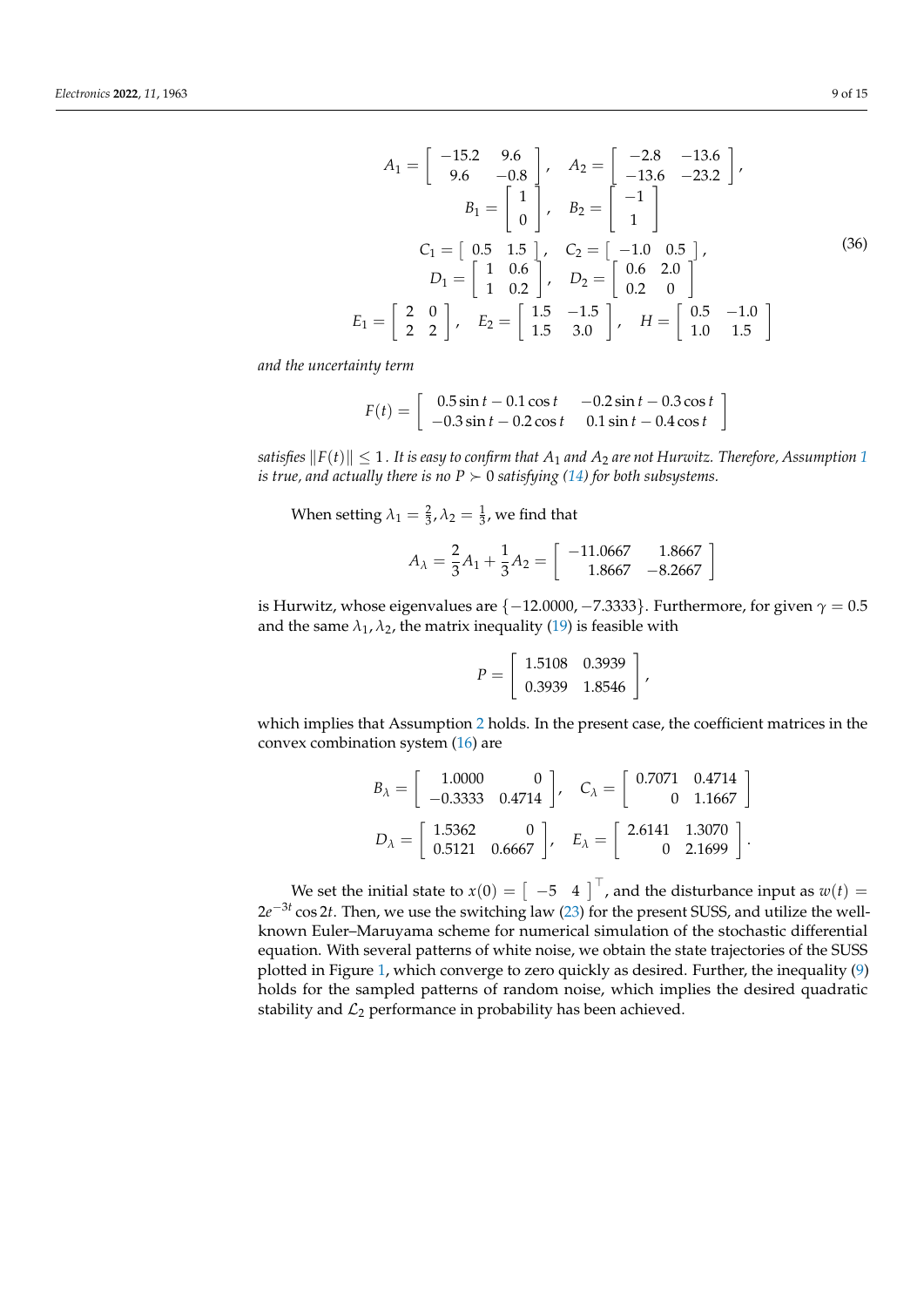<span id="page-9-1"></span>

**Figure 1.** State trajectories of the SUSS under SW1 in Example [1.](#page-8-0)

# <span id="page-9-0"></span>**4. State Feedback Controller Design**

We focused our attention on design condition and the switching law in the previous section. When Assumption [2](#page-5-0) does not hold and feedback control is available, we shall incorporate state feedback controller design together with the switching law in this section.

### *4.1. Controller Design*

Introducing control inputs into the switched system [\(12\)](#page-3-1), we have

<span id="page-9-2"></span>
$$
dx(t) = [(A_{\sigma} + D_{\sigma}F(t)E_{\sigma})x(t) + B_{\sigma}v(t) + G_{\sigma}u(t)]dt + Hx(t) dw(t)
$$
 (37)

where  $u(t) \in \Re^l$  is the control input and  $G_i \in \Re^{n \times l}$  is the constant input matrix.

In the case of state feedback, the design issue is to propose  $u = Kx$  with a constant feedback gain *K*, such that Assumption [2](#page-5-0) holds for the closed-loop system

<span id="page-9-4"></span>
$$
dx(t) = [(A_{\sigma} + G_{\sigma}K + D_{\sigma}F(t)E_{\sigma})x(t) + B_{\sigma}v(t)]dt + Hx(t) dw(t).
$$
 (38)

Then, the discussion in the previous section is valid if we replace  $A_{\lambda}$  =  $\lambda$ ∑ *i*=1 *λiA<sup>i</sup>*  $\lambda$ 

with 
$$
A_{K\lambda} = \sum_{i=1}^{N} \lambda_i (A_i + G_i K) = A_{\lambda} + G_{\lambda} K
$$
, where  $G_{\lambda} = \sum_{i=1}^{N} \lambda_i G_i$ . In other words, we are considering the following *convex combination system* of the subsystems in (37)

$$
dx(t) = [(A_{\lambda} + D_{\lambda}F(t)E_{\lambda})x(t) + B_{\lambda}v(t) + G_{\lambda}u(t)] dt + Hx(t) dw(t).
$$
 (39)

Using the matrix inequality [\(19\)](#page-5-1) with  $A_\lambda$  replaced by  $A_{K\lambda}$ , we obtain the design condition

<span id="page-9-3"></span>
$$
\begin{bmatrix}\nHe\{PA_{K\lambda}\} + H^{\top}PH & P\left(D_{\lambda} & \frac{1}{\gamma}B_{\lambda}\right) & C_{\lambda}^{\top} & E_{\lambda}^{\top} \\
\left(\begin{array}{c} D_{\lambda}^{\top} \\
\frac{1}{\gamma}B_{\lambda}^{\top} \end{array}\right)P & -I_{m+q} & 0 & 0 \\
C_{\lambda} & 0 & -I_{r} & 0 \\
E_{\lambda} & 0 & 0 & -I_{p}\n\end{bmatrix} \prec 0.
$$
\n(40)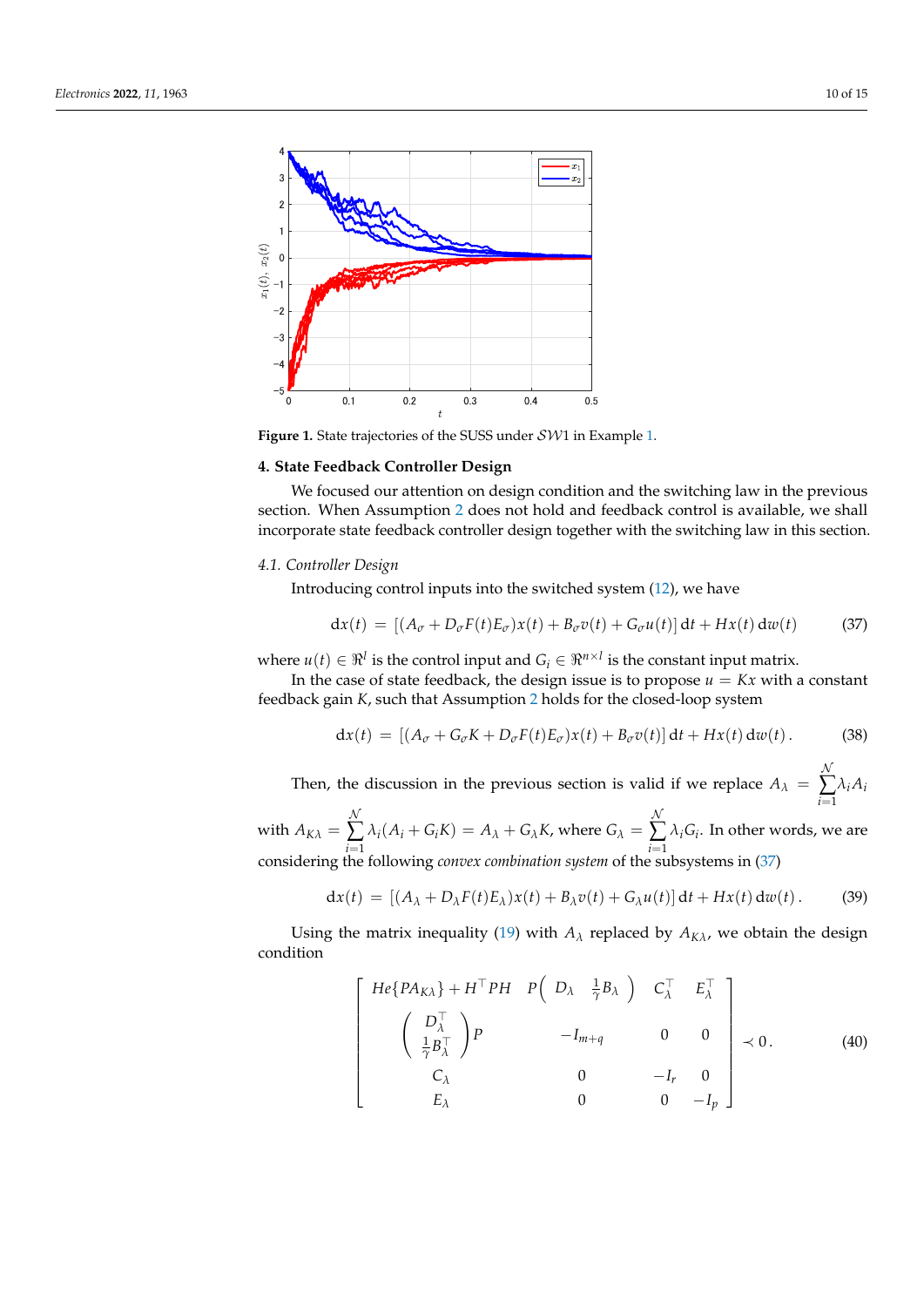It is noted that in addition to the coupling between  $\lambda_i$ 's and P, the term  $PA_{K\lambda}$  includes the matrix product  $PG_iK$  in the above matrix inequality. To make [\(40\)](#page-9-3) more trackable, we use the Schur complement lemma for [\(40\)](#page-9-3) to reach

$$
He\{PA_{KA}\} \quad PD_{\lambda} \quad \frac{1}{\gamma}PB_{\lambda} \quad C_{\lambda}^{\top} \quad E_{\lambda}^{\top} \quad H^{\top} \\ D_{\lambda}^{\top}P \quad -I_{m} \quad 0 \quad 0 \quad 0 \quad 0 \\ \frac{1}{\gamma}B_{\lambda}^{\top}P \quad 0 \quad -I_{q} \quad 0 \quad 0 \quad 0 \\ C_{\lambda} \quad 0 \quad 0 \quad -I_{r} \quad 0 \quad 0 \\ E_{\lambda} \quad 0 \quad 0 \quad 0 \quad -I_{p} \quad 0 \\ H \quad 0 \quad 0 \quad 0 \quad 0 \quad -P^{-1} \end{bmatrix} \prec 0.
$$
 (41)

Multiplying the first row and column of [\(41\)](#page-10-0) by  $Q = P^{-1}$ , we obtain

<span id="page-10-0"></span> $\lceil$  $\overline{\phantom{a}}$  $\overline{1}$  $\overline{\phantom{a}}$  $\overline{\phantom{a}}$  $\overline{\phantom{a}}$  $\overline{\phantom{a}}$  $\overline{1}$  $\overline{1}$  $\overline{1}$  $\overline{\phantom{a}}$  $\overline{\phantom{a}}$  $\overline{1}$ 

<span id="page-10-1"></span>
$$
\begin{bmatrix}\nHe\{A_{\lambda}Q + G_{\lambda}M\} & D_{\lambda} & \frac{1}{\gamma}B_{\lambda} & QC_{\lambda}^{\top} & QE_{\lambda}^{\top} & QH^{\top} \\
D_{\lambda}^{\top} & -I_{m} & 0 & 0 & 0 & 0 \\
\frac{1}{\gamma}B_{\lambda}^{\top} & 0 & -I_{q} & 0 & 0 & 0 \\
C_{\lambda}Q & 0 & 0 & -I_{r} & 0 & 0 \\
E_{\lambda}Q & 0 & 0 & 0 & -I_{p} & 0 \\
HQ & 0 & 0 & 0 & 0 & -Q\n\end{bmatrix} \prec 0
$$
\n(42)

where  $M = KQ$ . Therefore, if the matrix inequality [\(42\)](#page-10-1) is feasible with the variables  $Q \succ 0$ ,  $M$ , and  $\lambda_i$ 's, the state feedback gain is computed by  $K = MQ^{-1}$ , and the matrix  $P = Q^{-1}$ will be used in the switching law defined later.

To summarize the above discussion up to now, we obtain the following theorem.

<span id="page-10-3"></span>**Theorem 2.** If there exist matrices  $Q \succ 0$ , M and non-negative scalars  $\lambda_i$  satisfying  $\sum_{i=1}^{N} \lambda_i = 1$ *such that the matrix inequality [\(42\)](#page-10-1) holds, then the SUSS [\(37\)](#page-9-2) together with the state feedback*  $u = MQ^{-1}x$  achieves  $GQL_2(\gamma)$ -P under the switching law

<span id="page-10-2"></span>
$$
SW2: \sigma(x) = \arg \min_{i \in \mathcal{I}_{\mathcal{N}}} g_i(x)
$$
(43)  

$$
g_i(x) = x^{\top} \Big( He\{Q^{-1}(A_i + G_i K)\} + E_i^{\top} E_i + C_i^{\top} C_i + Q^{-1}(D_i D_i^{\top} + \frac{1}{\gamma^2} B_i B_i^{\top}) Q^{-1} \Big) x.
$$
(44)

**Proof.** If the matrix inequality [\(42\)](#page-10-1) holds, we obtain [\(40\)](#page-9-3). Since  $He\{PA_{K\lambda}\}=He\{P(A_{\lambda} +$  $G_{\lambda}K$ ) =  $\sum_{i=1}^{N} He\{P(A_i + G_i K)\}\$ , by using the proof of Theorem [1,](#page-6-3) the switched system [\(38\)](#page-9-4) achieves GQ $\mathcal{L}_2(\gamma)$ -P under the switching law [\(44\)](#page-10-2).  $□$ 

**Remark 4.** *The matrix inequality [\(41\)](#page-10-0) is equivalent to*

$$
\sum_{i=1}^{N} \lambda_i \bigg( He \{ P(A_i + G_i K) \} + H^{\top} P H + E_i^{\top} E_i + C_i^{\top} C_i + P(D_i D_i^{\top} P + \frac{1}{\gamma^2} B_i B_i^{\top}) P \bigg) \prec 0, \tag{45}
$$

*which is a convex combination of the matrix inequalities for each subsystem to achieve*  $GQL_2(\gamma)$ *-P through a state feedback. Therefore, the condition of Theorem [2](#page-10-3) requires that a convex combination of subsystems should achieve GQ*L2(*γ*)*-P by a switching state feedback, although every single subsystem cannot make it. In this sense, this condition can be regarded as the state feedback version of the design condition in the previous section.*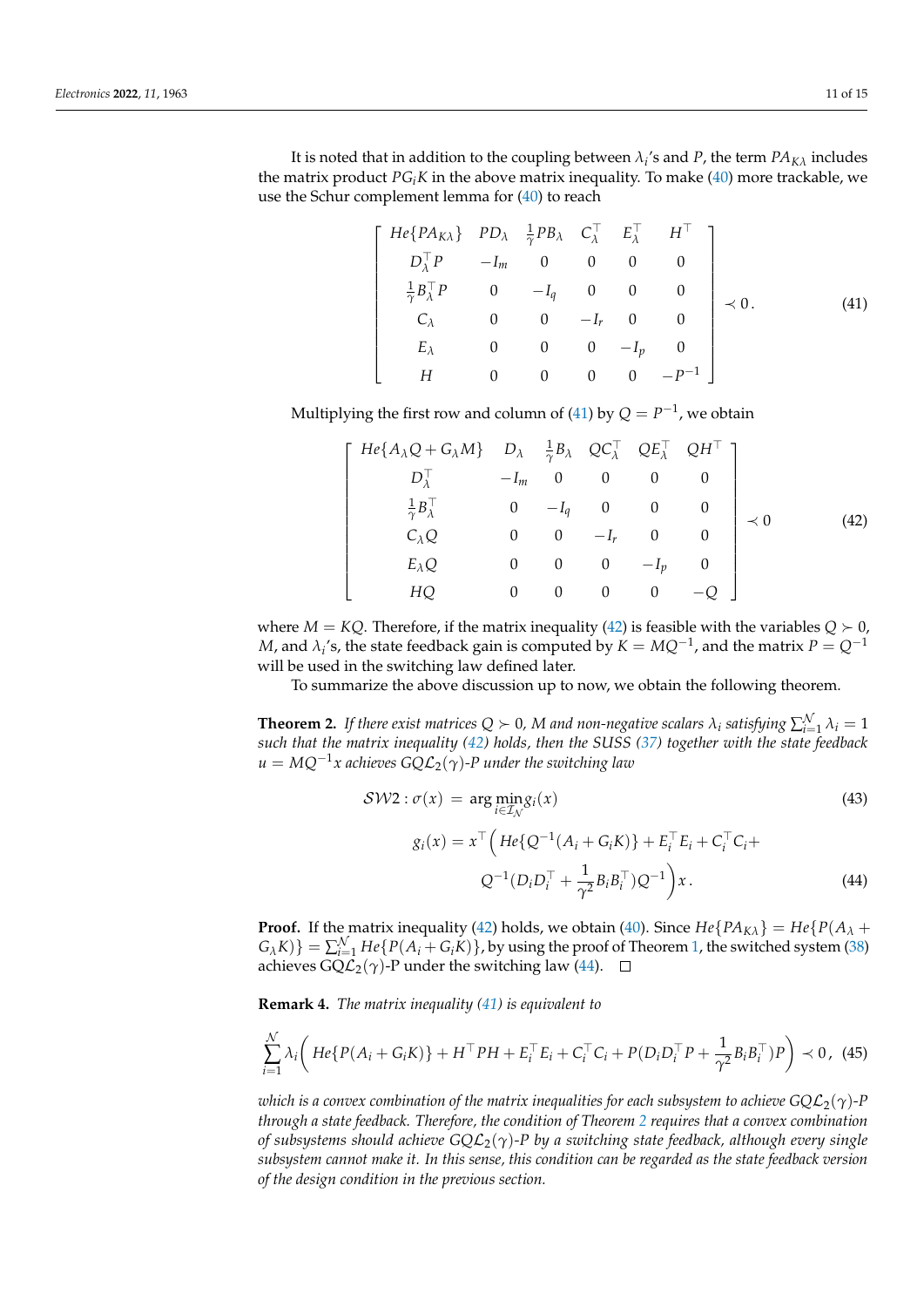## *4.2. Application to Boost Converters*

We consider the DC–DC boost converter model dealt with in [\[28\]](#page-14-19), which is depicted in Figure [2.](#page-11-0) For simplicity and easiness to follow, suppose that there is only one transistor– diode switch *S*; thus, the system is composed of two subsystems. In the case of more than two switches in the circuit, the number of subsystems will be more than three, but the discussion and the results can be applied in the same manner.

<span id="page-11-0"></span>

**Figure 2.** A boost converter with inductor ESR.

Let the inductor current  $i(t)$  and the capacitance voltage  $u_c(t)$  be the state variables, and combine them into the state vector  $x(t) = \begin{bmatrix} i(t) & u_c(t) \end{bmatrix}^\top$ . Suppose that  $E(t)$  is the control input  $u(t)$ ,  $v(t)$  is the disturbance input of the input voltage, and the capacitance voltage  $u_c(t)$  is the controlled output  $z(t)$ . Moreover, suppose that there are independent stochastic disturbance with the states  $i(t)$  and  $u_c(t)$ .

Then, when the switch *S* is closed, the state space model is

<span id="page-11-1"></span>
$$
\begin{cases}\n\mathbf{d}x(t) = \left( \begin{bmatrix} -\frac{R_0 + \Delta R_0}{L} & 0\\ 0 & -\frac{1}{(R + \Delta R)C} \end{bmatrix} x(t) + \begin{bmatrix} \frac{1}{L} \\ 0 \end{bmatrix} (u(t) + v(t)) \right) \mathbf{d}t \\
+ \begin{bmatrix} \kappa_1 & 0\\ 0 & \kappa_2 \end{bmatrix} x(t) \mathbf{d}w\n\end{cases}
$$
\n
$$
z(t) = \begin{bmatrix} 0 & 1 \end{bmatrix} x(t),
$$
\n(46)

and when the switch *S* is open, the state space model is

<span id="page-11-2"></span>
$$
\begin{cases}\n\mathbf{d}x(t) = \left( \begin{bmatrix}\n-\frac{R_0 + \Delta R_0}{L} & -\frac{1}{L} \\
\frac{1}{C} & -\frac{1}{(R + \Delta R)C}\n\end{bmatrix} x(t) + \begin{bmatrix}\n\frac{1}{L} \\
0\n\end{bmatrix} (u(t) + v(t)) \right) \mathbf{d}t \\
+ \begin{bmatrix}\n\kappa_1 & 0 \\
0 & \kappa_2\n\end{bmatrix} x(t) \mathbf{d}w\n\end{cases}
$$
\n(47)\n
$$
z(t) = \begin{bmatrix}\n0 & 1\n\end{bmatrix} x(t).
$$

In the above, ∆*R*<sup>0</sup> and ∆*R* denote the variations of the load resistance *R*<sup>0</sup> and *R*, which are supposed to be bounded by  $|\Delta R_0| \leq \Delta R_{0MAX}$  and  $|\Delta R| \leq \Delta R_{MAX}$ , respectively.

Observing the nominal part and the uncertain part in the system matrices of [\(46\)](#page-11-1) and  $(47)$ , we see that the above switched system takes the form of  $(13)$ , where

<span id="page-11-3"></span>
$$
A_1 = \begin{bmatrix} -\frac{R_0}{L} & 0 \\ 0 & -\frac{1}{RC} \end{bmatrix}, \quad A_2 = \begin{bmatrix} -\frac{R_0}{L} & -\frac{1}{L} \\ \frac{1}{C} & -\frac{1}{RC} \end{bmatrix}, \quad B_1 = B_2 = G_1 = G_2 = \begin{bmatrix} \frac{1}{L} \\ 0 \end{bmatrix}
$$
  

$$
C_1 = C_2 = \begin{bmatrix} 0 & 1 \end{bmatrix}, \quad D_1 = D_2 = I_2, \quad E_1 = E_2 = \begin{bmatrix} \frac{\Delta R_{0MAX}}{L} & 0 \\ 0 & \frac{\Delta R_{MAX}}{R^2 C} \end{bmatrix}
$$
(48)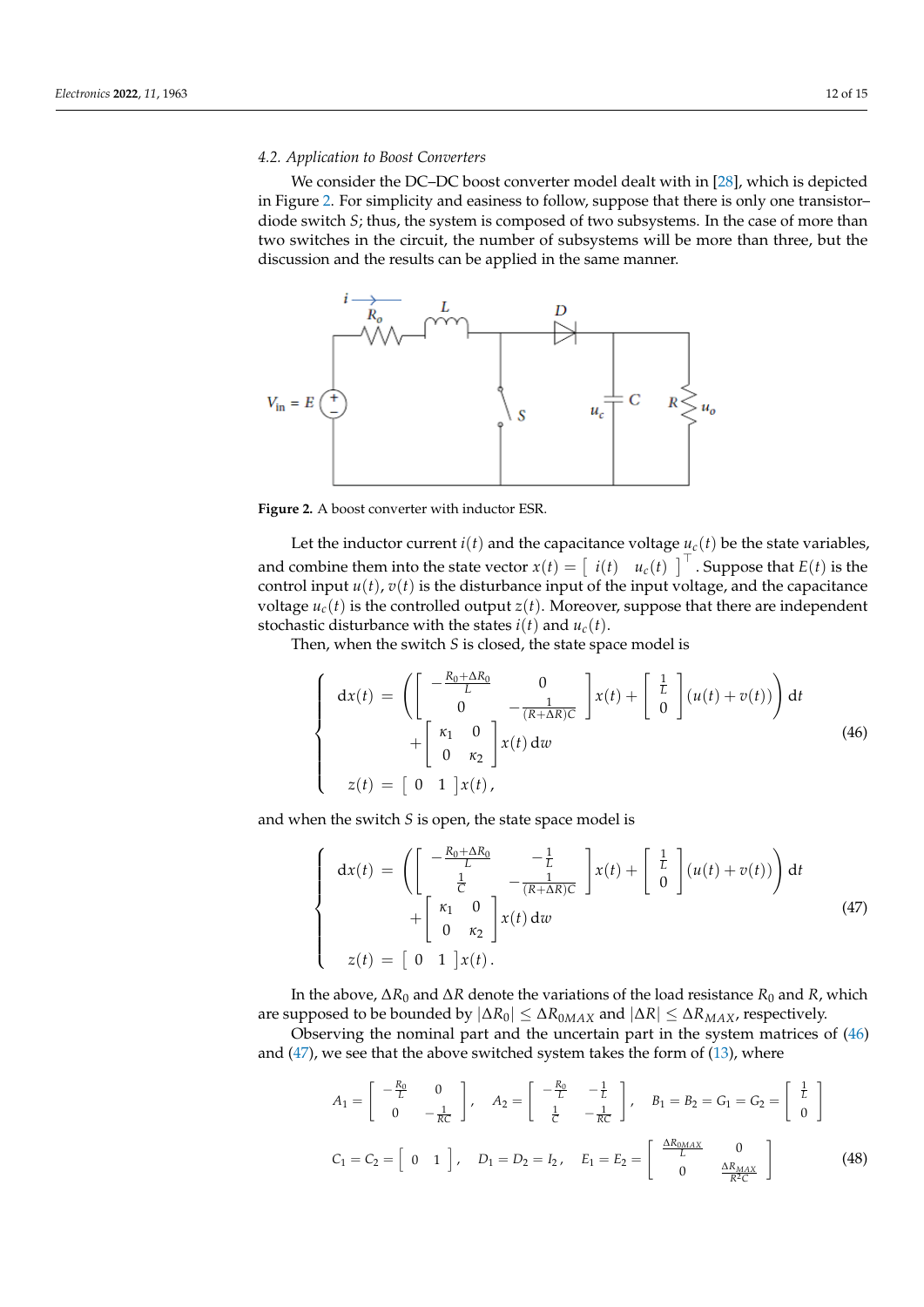and  $F_i(t)^\top F_i(t) \preceq \zeta^2 I_2$  with  $\zeta = 1$ . It is noted that the first-order Taylor expansion is used in the above to separate the uncertainty from the term  $\frac{1}{(R+\Delta R)C}$ . Moreover, although we have only assumed the uncertainties in the load resistance  $R_0$  and  $R$ , we can use the same formulation to deal with bounded uncertainties in *L* and *C*.

To perform the numerical simulation, we need to set up the physical parameters in the above state space models. Here, we assume  $L = 10^2$  mH,  $C = 10^5$ μF,  $R = 100$  Ω, *R*<sub>0</sub> = 0.1 Ω, and the uncertainties are  $\Delta R_0 = 0.05 \sin(100t) R_0$ ,  $\Delta R = 0.1 \cos(100t) R$ . Substituting the above parameter values together with  $\Delta R_{0MAX} = 0.05$ ,  $\Delta R_{MAX} = 0.1$ into [\(48\)](#page-11-3), we obtain the coefficient matrices

$$
A_1 = \begin{bmatrix} -1.0 & 0 \\ 0 & -0.1 \end{bmatrix}, A_2 = \begin{bmatrix} -1.0 & -10.0 \\ 10.0 & -0.1 \end{bmatrix}
$$

$$
B_1 = B_2 = G_1 = G_2 = \begin{bmatrix} 10 \\ 0 \end{bmatrix}
$$

$$
C_1 = C_2 = \begin{bmatrix} 0 & 1 \end{bmatrix}, D_1 = D_2 = I_2,
$$

$$
E_1 = E_2 = \begin{bmatrix} 0.5 & 0 \\ 0 & 0.0001 \end{bmatrix}, H = \begin{bmatrix} 0.2 & 0 \\ 0 & 0.3 \end{bmatrix}.
$$

Since both  $A_1$  and  $A_2$  are Hurwitz, the achievable  $\mathcal{L}_2$  gain  $\gamma$  is essential. First, we try to solve the design condition [\(19\)](#page-5-1) with  $\gamma = 0.2$  by adjusting the combination parameters  $\lambda_1$ and  $\lambda_2$ , but there is no feasible solution, which means the desired quadratic stability with  $\mathcal{L}_2$  gain  $\gamma = 0.2$  cannot be achieved through switching if there is NO state feedback.

Next, we set  $\lambda_1 = 0.8$  (and thus,  $\lambda_2 = 0.2$ ) to solve the design condition [\(42\)](#page-10-1) with

$$
A_{\lambda} = \left[ \begin{array}{rr} -1.0 & -2.0 \\ 2.0 & -0.1 \end{array} \right]
$$

.

It turns out that the condition [\(42\)](#page-10-1) is feasible when  $\gamma = 0.2$ , and the solutions are

$$
Q = \begin{bmatrix} 4.0310 & -1.2201 \\ -1.2201 & 1.8291 \end{bmatrix}, \quad M = \begin{bmatrix} -125.4222 & -0.3109 \end{bmatrix}.
$$

Then, the feedback gain matrices *K* is computed by

$$
K = MQ^{-1} = \begin{bmatrix} -39.0499 & -26.2189 \end{bmatrix}.
$$

To activate the switching laws [\(43\)](#page-10-2) and [\(44\)](#page-10-2), as stated in Theorem [2,](#page-10-3) we use

$$
P = Q^{-1} = \left[ \begin{array}{cc} 0.3108 & 0.2073 \\ 0.2073 & 0.6850 \end{array} \right].
$$

With the initial value  $x(0) = \begin{bmatrix} 2 & -1 \end{bmatrix}^\top$  and the disturbance input  $w(t) = e^{-2t} \sin t$ , the state trajectories of  $x_1$ ,  $x_2$  in the switched system are depicted in Figure [3,](#page-13-2) which present good convergence. Moreover, it is confirmed that the inequality  $(9)$  holds for any  $t > 0$ on average when several trials are performed, which implies that the desired quadratic stability and  $\mathcal{L}_2$  performance in probability has been achieved.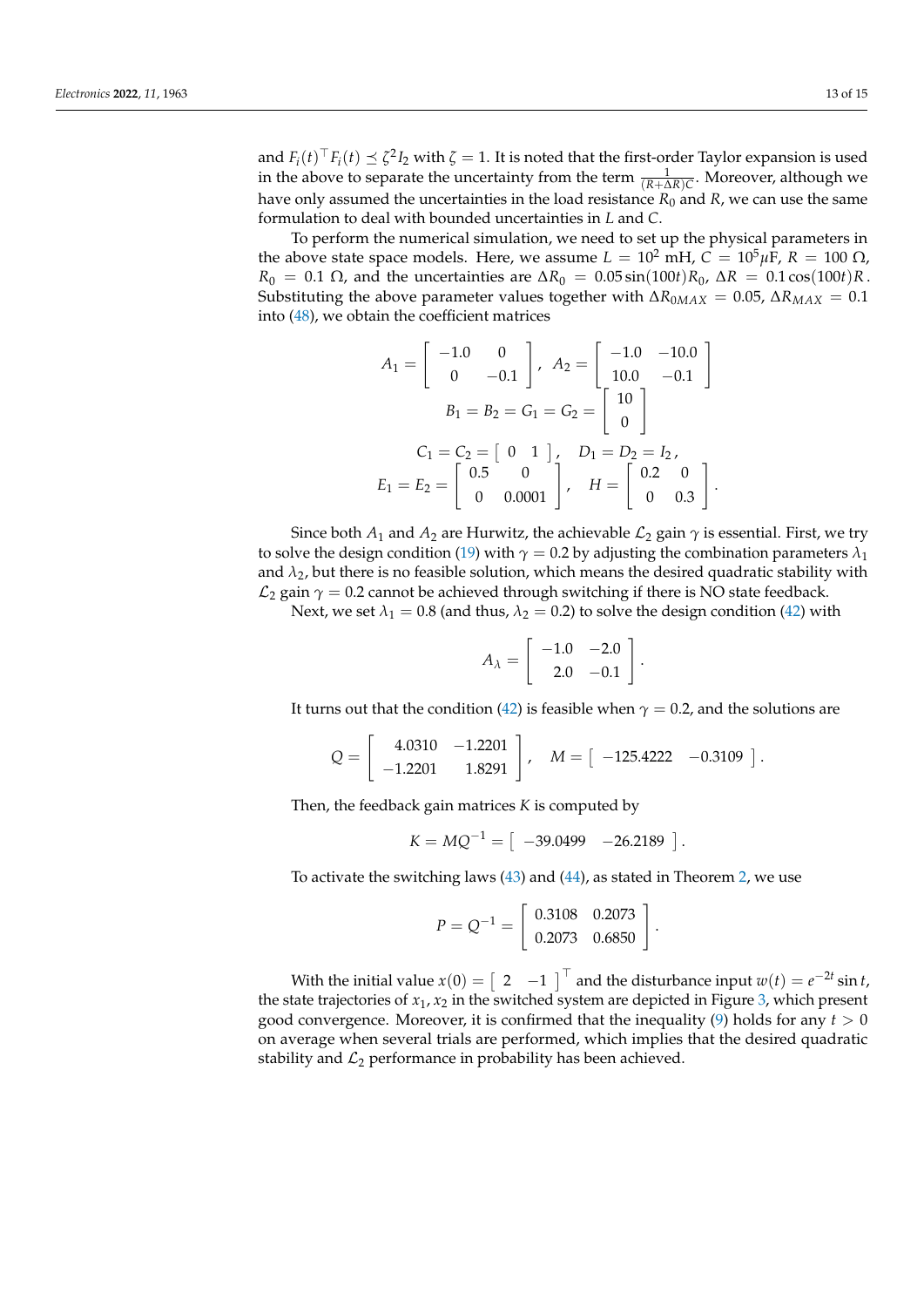<span id="page-13-2"></span>

**Figure 3.** State trajectories of the boost converter under SW2.

## <span id="page-13-1"></span>**5. Conclusions**

We have dealt with the global quadratic  $\mathcal{L}_2$  performance analysis problem for a class of switched uncertain linear stochastic systems. Under the assumption that no single subsystem achieves  $\mathsf{GQL}_2(\gamma)$ -P but a convex combination of the subsystems can make it, we proposed a state-dependent switching law such that the SUSS achieves the desired  $GQ\mathcal{L}_2(\gamma)$ -P. We also extended the discussion to the design of switching state feedback controller, together with its application to quadratic stabilization of a boost converter.

It is noted that the convex combination approach proposed in this paper incorporates norm-bounded uncertainties,  $\mathcal{L}_2$  gain analysis (attenuation of  $\mathcal{H}_{\infty}$  disturbance attenuation), and stochastic noise reduction in an integrated manner; thus, it is a major extension to the existing results in the literature. Our future work will consider the applicability and extension of such a convex combination approach to switched positive systems [\[29\]](#page-14-20), switched affine systems [\[30,](#page-14-21)[31\]](#page-14-22), switched dynamical output feedback [\[32\]](#page-14-23), fault detection observer design [\[33\]](#page-14-24), and event-triggered control [\[34\]](#page-14-25) for switched and hybrid systems. Furthermore, it is important to apply the proposed design condition and the algorithm for more practical electronic circuits and other real systems.

**Author Contributions:** Conceptualization, G.Z.; validation, Y.C. and G.Z.; data curation, Y.C., G.Z., L.X. and B.F.; writing—original draft preparation, G.Z., Y.C. and B.F.; writing—review and editing, G.Z., Y.C. and L.X.; supervision, G.Z. All authors have read and agreed to the published version of the manuscript.

**Funding:** National Natural Science Foundation of China (61903129, 12061088) and Doctoral Research Startup Fund of Hubei University of Technology (BSQD2020012).

**Institutional Review Board Statement:** Not applicable.

**Informed Consent Statement:** Not applicable.

**Data Availability Statement:** The data presented in this study are available on request from the corresponding author.

**Conflicts of Interest:** The authors declare no conflict of interest.

#### **References**

- <span id="page-13-0"></span>1. DeCarlo, R.; Branicky, M.S.; Pettersson, S.; Lennartson, B. Perspectives and results on the stability and stabilizability of hybrid systems. *Proc. IEEE* **2000**, *88*, 1069–1082. [\[CrossRef\]](http://doi.org/10.1109/5.871309)
- 2. Liberzon, D. *Switching in Systems and Control*; Birkhäuser: Boston, MA, USA, 2003.
- 3. Sun, Z.; Ge, S.S. *Switched Linear Systems: Control and Design*; Springer: London, UK, 2005.
- 4. Zhai, G.; Hu, B.; Yasuda, K.; Michel, A.N. Disturbance attenuation properties of time-controlled switched systems. *J. Frankl. Inst.* **2001**, *338*, 765–779. [\[CrossRef\]](http://dx.doi.org/10.1016/S0016-0032(01)00030-8)
- 5. Chatterjee, D.; Liberzon, D. Stability analysis of deterministic and stochastic switched systems via a comparison principle and multiple Lyapunov functions. *Siam J. Control. Optim.* **2006**, *45*, 174–206. [\[CrossRef\]](http://dx.doi.org/10.1137/040619429)